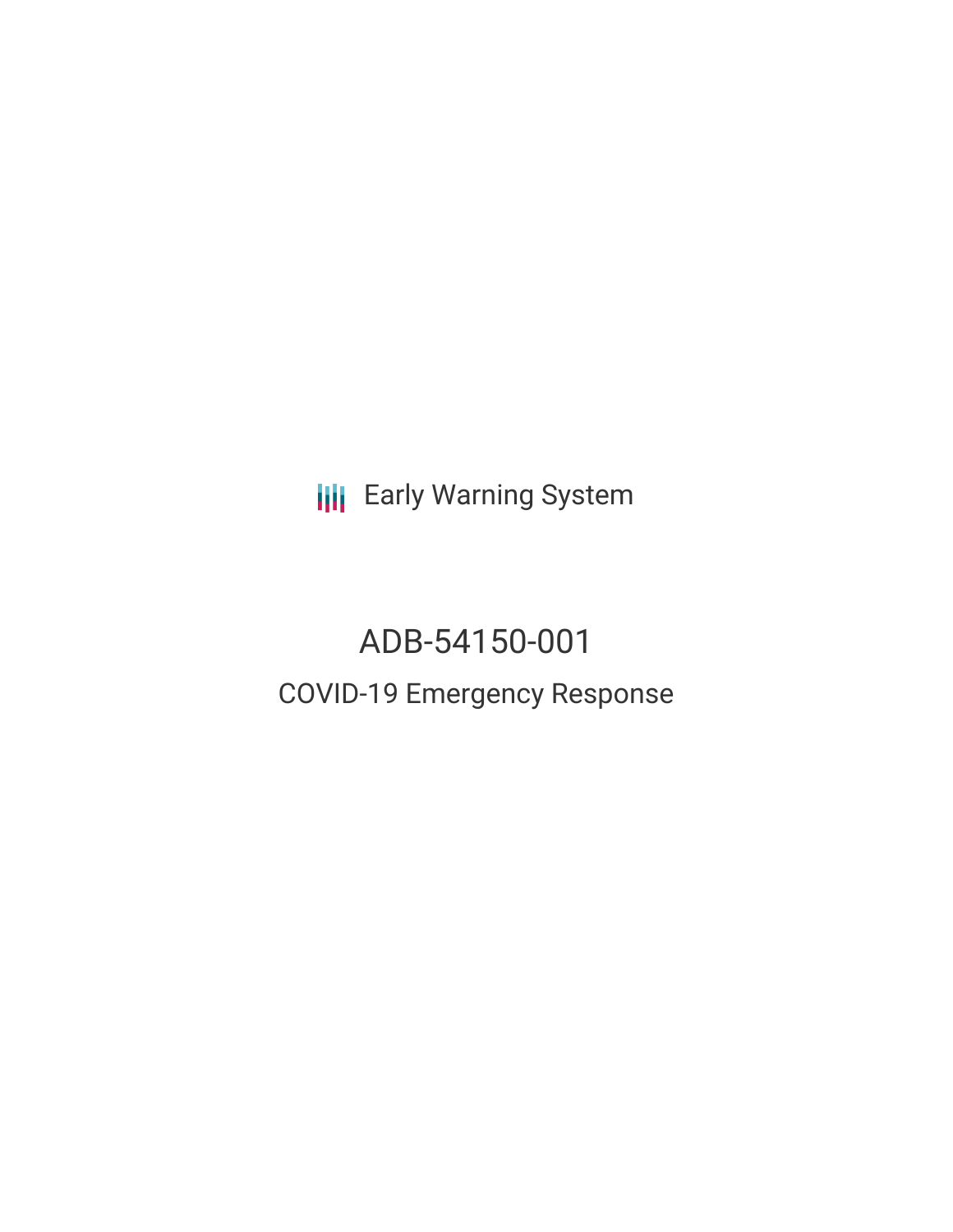# **Quick Facts**

| <b>Countries</b>               | Indonesia                               |
|--------------------------------|-----------------------------------------|
| <b>Specific Location</b>       | Nation-wide                             |
| <b>Financial Institutions</b>  | Asian Development Bank (ADB)            |
| <b>Status</b>                  | Approved                                |
| <b>Bank Risk Rating</b>        | С                                       |
| <b>Voting Date</b>             | 2020-03-20                              |
| <b>Borrower</b>                | Government of the Republic of Indonesia |
| <b>Sectors</b>                 | <b>Education and Health</b>             |
| <b>Investment Type(s)</b>      | Grant                                   |
| <b>Investment Amount (USD)</b> | $$3.00$ million                         |
| <b>Grant Amount (USD)</b>      | $$3.00$ million                         |
| <b>Project Cost (USD)</b>      | $$3.00$ million                         |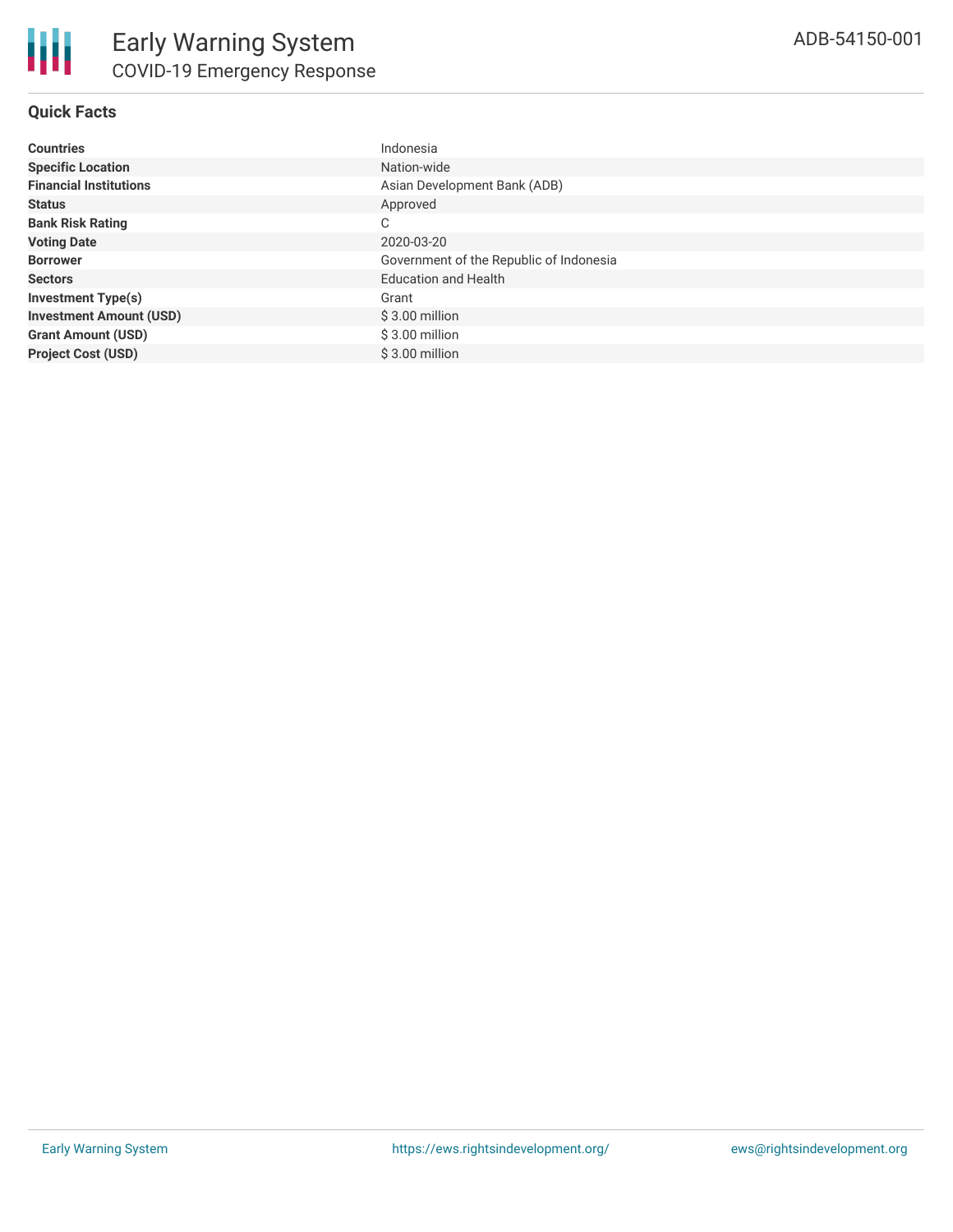

# **Project Description**

According to the bank document, "the proposed activities largely emergency medical supplies and other initial support required for dealing with the COVID-19 crisis to be financed by the Asia-Pacific Disaster Response Fund (APDRF) align with WHO's Strategic Preparedness and Response Plan for COVID-19 and the Indonesian Preparedness Plan for COVID-19.

Specifically, the Indonesian Preparedness Plan for COVID-19 emphasizes the need for clinical management particularly of severe and critical cases; infection prevention and control among health workers and the general population; and specimen management and laboratory confirmation to help reduce the spread of the infection.

ADB's emergency response will help alleviate the government's financial, logistic, and other constraints to meet the immediate needs and delivery of appropriate medical services. Urgent support is needed to:

(i) improve testing capacity (test kits and polymerase chain reaction machines);

(ii) reduce risk of transmission to health workers (personal protective equipment); and

(iii) improve treatment capacity of those in severe and critical care (ventilators).

Other needs may be identified as the situation evolves in the coming weeks. Recognizing the unpredictable nature of the situation, flexibility is required in designing assistance, along with close coordination with various sources and partners."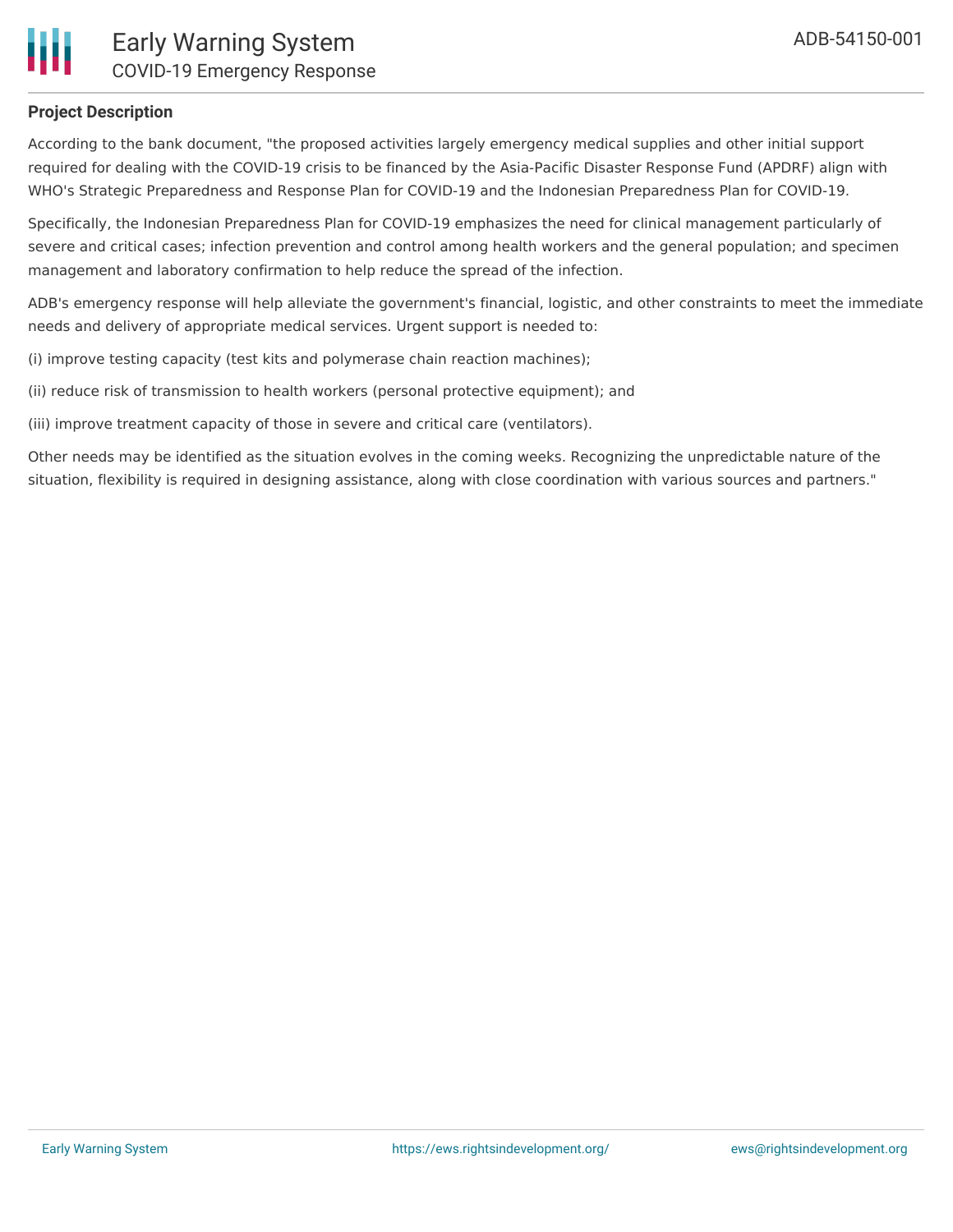# **Investment Description**

Asian Development Bank (ADB)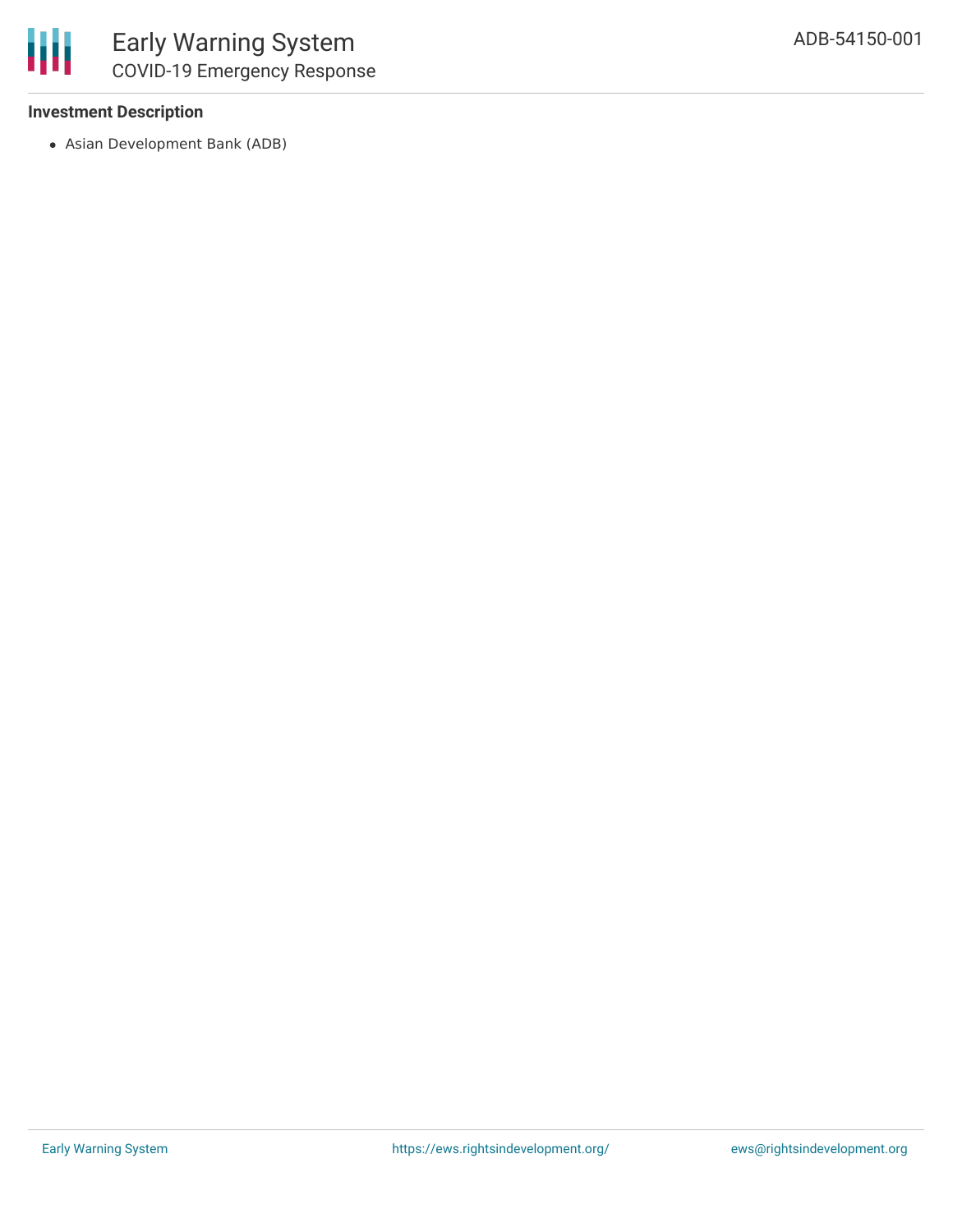# **Contact Information**

# **Executing Agencies**

Ministry of Health DHS-2 Project ADB, 7th Floor Rm 721 Jl H.R. Rasuma Said Kav X-5 No. 4-9 Jakarta 12950, Indonesia

#### **ACCOUNTABILITY MECHANISM OF ADB**

The Accountability Mechanism is an independent complaint mechanism and fact-finding body for people who believe they are likely to be, or have been, adversely affected by an Asian Development Bank-financed project. If you submit a complaint to the Accountability Mechanism, they may investigate to assess whether the Asian Development Bank is following its own policies and procedures for preventing harm to people or the environment. You can learn more about the Accountability Mechanism and how to file a complaint at: http://www.adb.org/site/accountability-mechanism/main